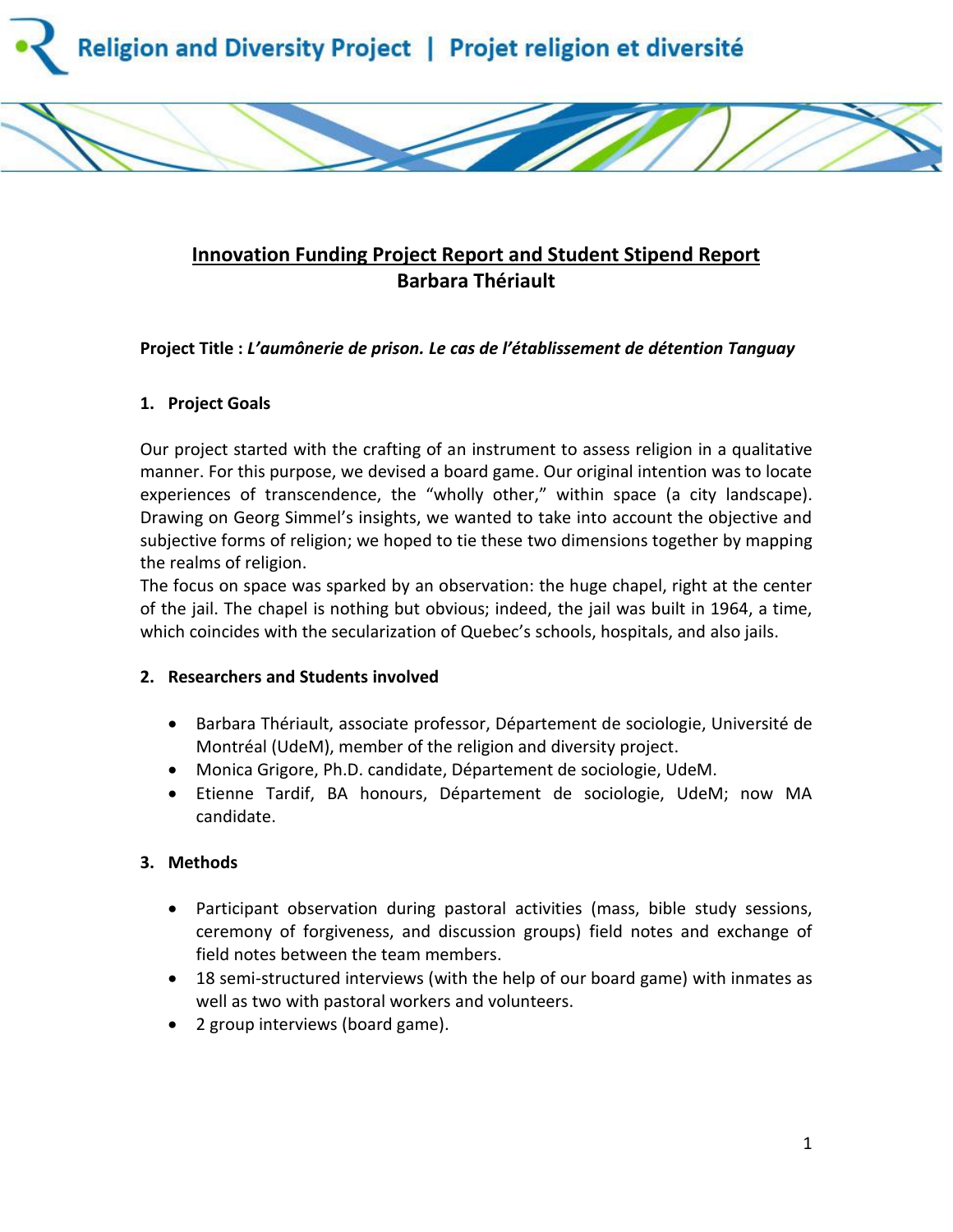



We asked the Ministère de la sécurité publique du Québec for permission to do research at Tanguay in the Summer 2011 and were finally granted access to the jail on 8 December 2011; we then immediately started our fieldwork. Prior to gaining access to the jail, we designed the board game and tested it on different groups of people.

#### **5. Summary of activities**

From December on, we spent on average one day at the jail (Fridays) and also met once a week to discuss the project and test our instrument (game board). We completed the fieldwork on 22 June 2012. However, we want to do a few other interviews before September 2012.

#### **6. Provisional findings**

Besides developing an instrument to assess religion in a qualitative manner and revisiting theories related to transcendence, an aspect moved to the center of our analyses: the inmates' bodies.

We have noticed that inmates distinguish positive and negative experiences of transcendence. These experiences are related to places, but also to body movements (they are embodied). As a matter of fact, the body was central to most of our observations (in the care—or neglect—of the body, in ornaments [often made of religious artefacts] as well as our own reaction to inmates). The relation to the body appeared to be closely related to a gender dimension. For this reason, the body of women will be at the centre of our analysis and the publications we are preparing.

#### **7. Output**

- Thériault, Barbara, Etienne Tardif, and Monica Grigore. 2012. "Aumônerie et religiosité. Le cas de la prison Tanguay." Montréal, Québec, 15 March. Meeting with the Montreal team members of the Religion and Diversity Project.
- Thériault, Barbara. 2012. "Mapping the Realms of Religion (The Case of a Jail)." 10th ISORECEA conference, Lasi, Roumania, 21 April.
- Thériault, Barbara. 2012. "Mapping the Realms of Religion. The Case of a Montreal Jail." *New Forms of Public Religion*, Cambridge, 5-7 September.